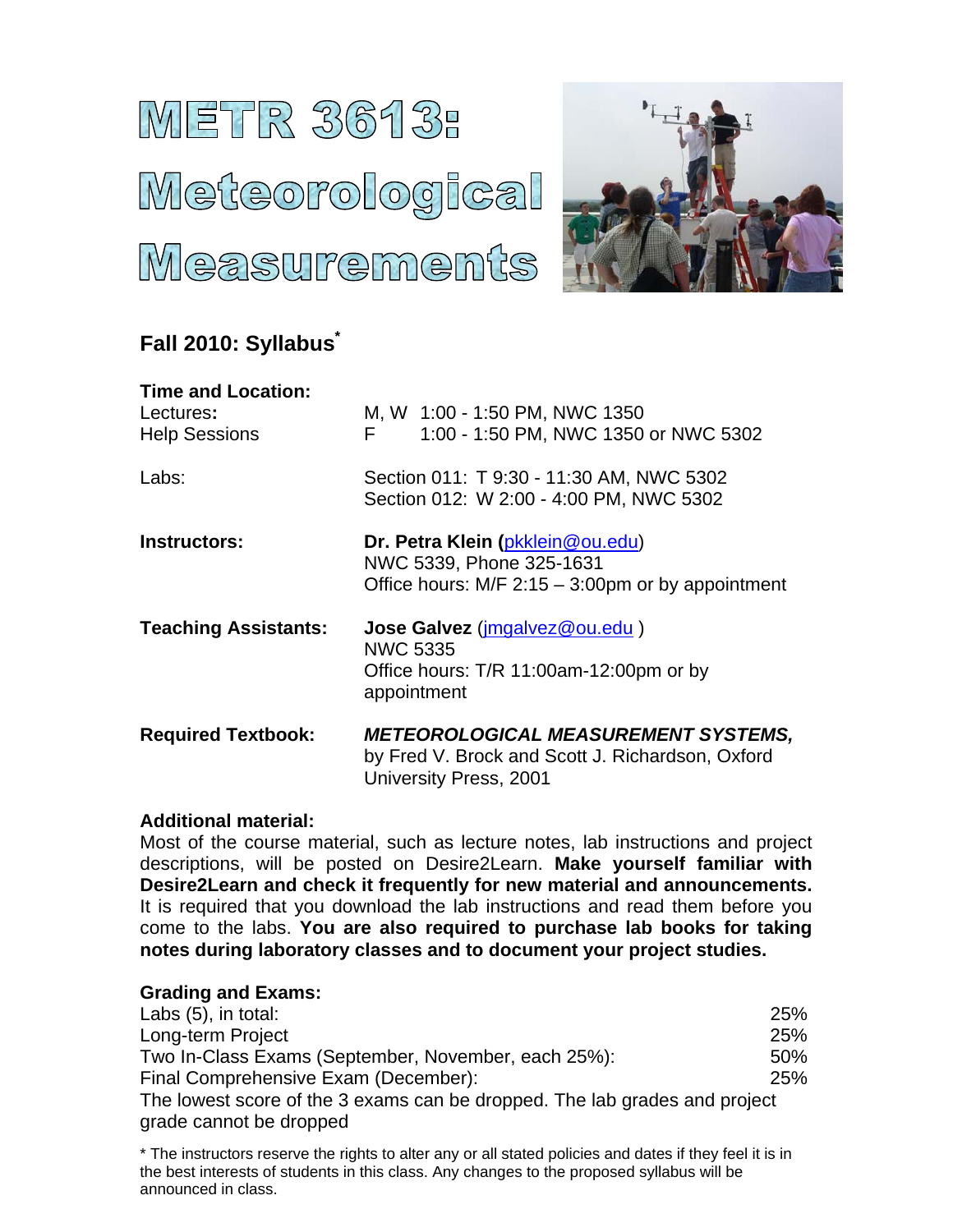#### *Purpose of this Course*

No matter what area of meteorology is of special interest to you, measurements of the atmospheric parameters will undoubtedly influence your work. In any area of science, it is our observations of nature that lead to new theories and new understanding. In meteorology, we cannot hope to make a successful weather prediction unless we have sufficient knowledge of the current state of the



atmosphere. The maps we use give us a representation of this state. The models we use ingest this initial state and churn out a predicted state for the future. Thus, knowledge of the techniques used to obtain these measurements, the possible flaws in the data collected, and the manipulations performed on the data before they are used are essential to any meteorologist, whether a forecaster or a researcher. This course is designed to provide you with this knowledge.

#### *Objective*

This course is designed for meteorology majors. The main objective is to provide you with an understanding of the concepts used in performing careful meteorological measurements and of the equipment used for these measurements. We will discuss the limitations of the instruments and identify major causes of errors in measurement output. Furthermore, we will teach to you basic procedures of data analysis and interpretation, and you will learn to work effectively in a team.

#### *Methods*

To facilitate the learning process, this course will use a variety of settings. We will have a mix of **standard classroom lectures, hands-on labs, and a long-term, hands-on project**. Additionally help sessions on different topics will be offered on select Fridays (see attached schedule). Participation in these Help Sessions is strongly recommended. It is a good practice to bring hard copies of the b/w lecture notes that are posted on D2L to class. This will allow you to easily take



notes during the lectures. **It is expected that you review the material covered in class and read the relevant chapters of the textbook even when no formal reading assignments are given in class (unannounced quizzes covering the material from the previous lectures can be expected).**

In order to perform the laboratory experiments successfully and in a timely manner, **it is absolutely necessary that you read the lab description before coming to the lab classes. You need to download the description from Desire2Learn and bring a printed copy to the lab classes. At the beginning of each lab, a quiz will be given to check how well you are prepared to perform the lab exercises. Each quiz will be graded as 10% of the grade corresponding to each lab exercise. If you fail to**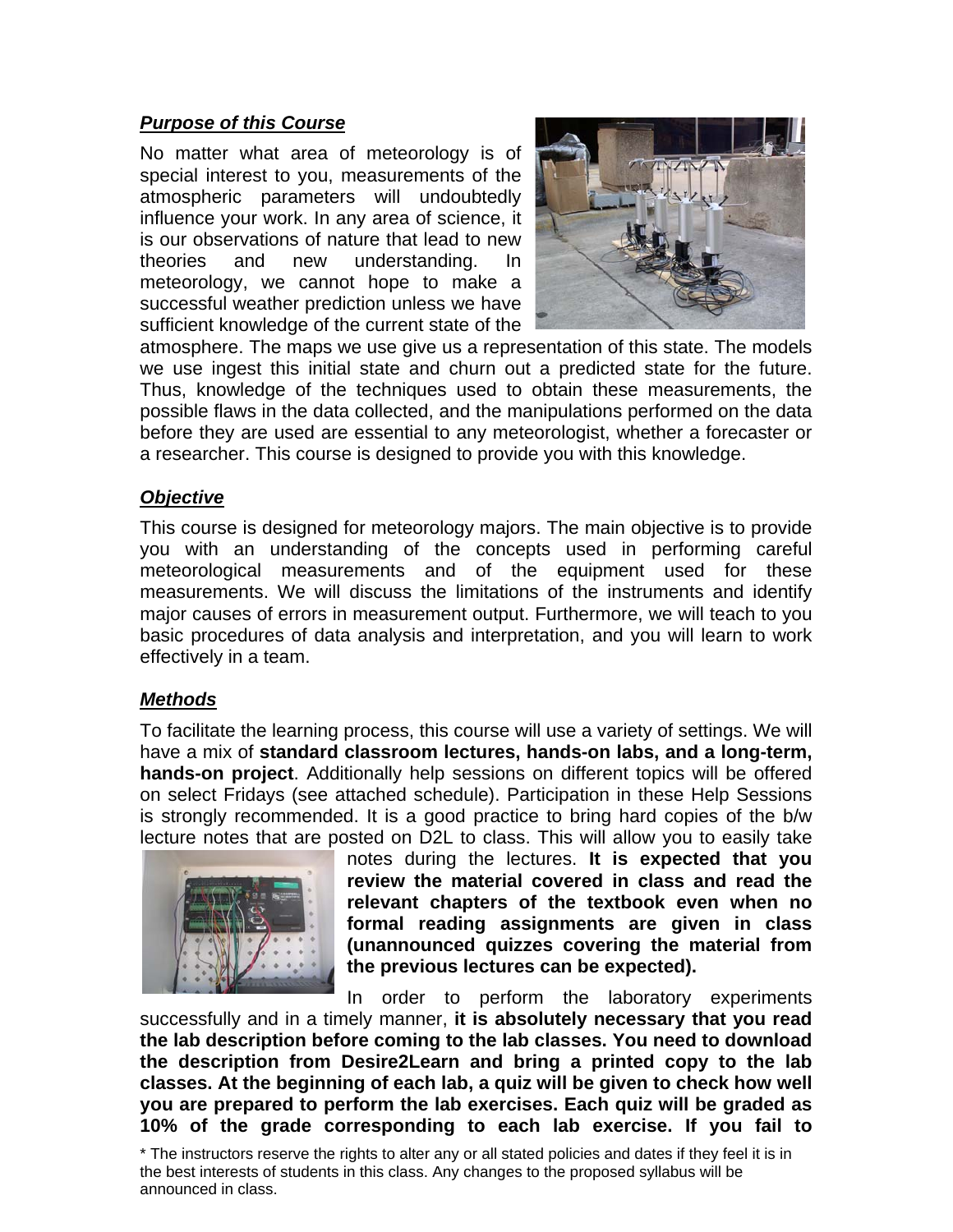**demonstrate that you are prepared, the lab instructor has the right to exclude you from the labs.** Formal lab reports must be submitted 2 weeks after completion of the experiments (see attached schedule for deadlines). An outline and instructions for the lab reports will be handed out and discussed at the beginning of the course and it is very important that you closely follow the instructions.

The long-term projects will provide you additional hands-on experience in working with meteorological instruments, and you will also learn to record and analyze meteorological data. In the design of the projects, we also put emphasis on demonstrating you the sensitivity of meteorological data towards instrument and exposure errors. For a successful completion of the projects we expect you to participate in studies at sites near/on the NWC. The number and dates for the project studies depends on the particular project. Please carefully check the attached schedule and project descriptions for the specific dates of each project. In the case of bad weather, we reserve the right to re-schedule the project studies on a short notice. We will present further details on the different types of projects during the second week of class. Please choose then your project according to your main interest and the schedule that fits best your plans during the Fall of 2010.

Lab and projects reports: All semester long, you will work on your lab and project assignments in a team of 3-5 students (same team for both the labs and projects). The teams will be formed at the beginning of the semester and we expect them to remain unchanged until the end of the semester. It is in your own best interest that you cooperate well with your team members and effectively work together during the lab experiments. We also strongly encourage team work during the project studies, and in the analysis and discussion of your results. **However, we expect that each student prepares an independent write-up and submits its own laboratory and project report.** Any form of copying text from reports of other students, the laboratory and project descriptions posted on the web, or any other material publicly available without making references will be treated as plagiarism, and actions will be taken according to the academic misconduct code further described below. See also http://www.ou.edu/provost/integrity/#3 for examples of plagiarism.

# *Web Sites*

You can find the main web site for this class on the Desire2Learn (D2L) system: https://learn.ou.edu/index.asp. All necessary course materials (lab descriptions, assignments, grades, etc.) and important announcements (e.g., directions to the field-trip sites) will be posted on this site. Please become familiar with this site and check it frequently. You have to submit all your lab and project reports to drop boxes on D2L.

<sup>\*</sup> The instructors reserve the rights to alter any or all stated policies and dates if they feel it is in the best interests of students in this class. Any changes to the proposed syllabus will be announced in class.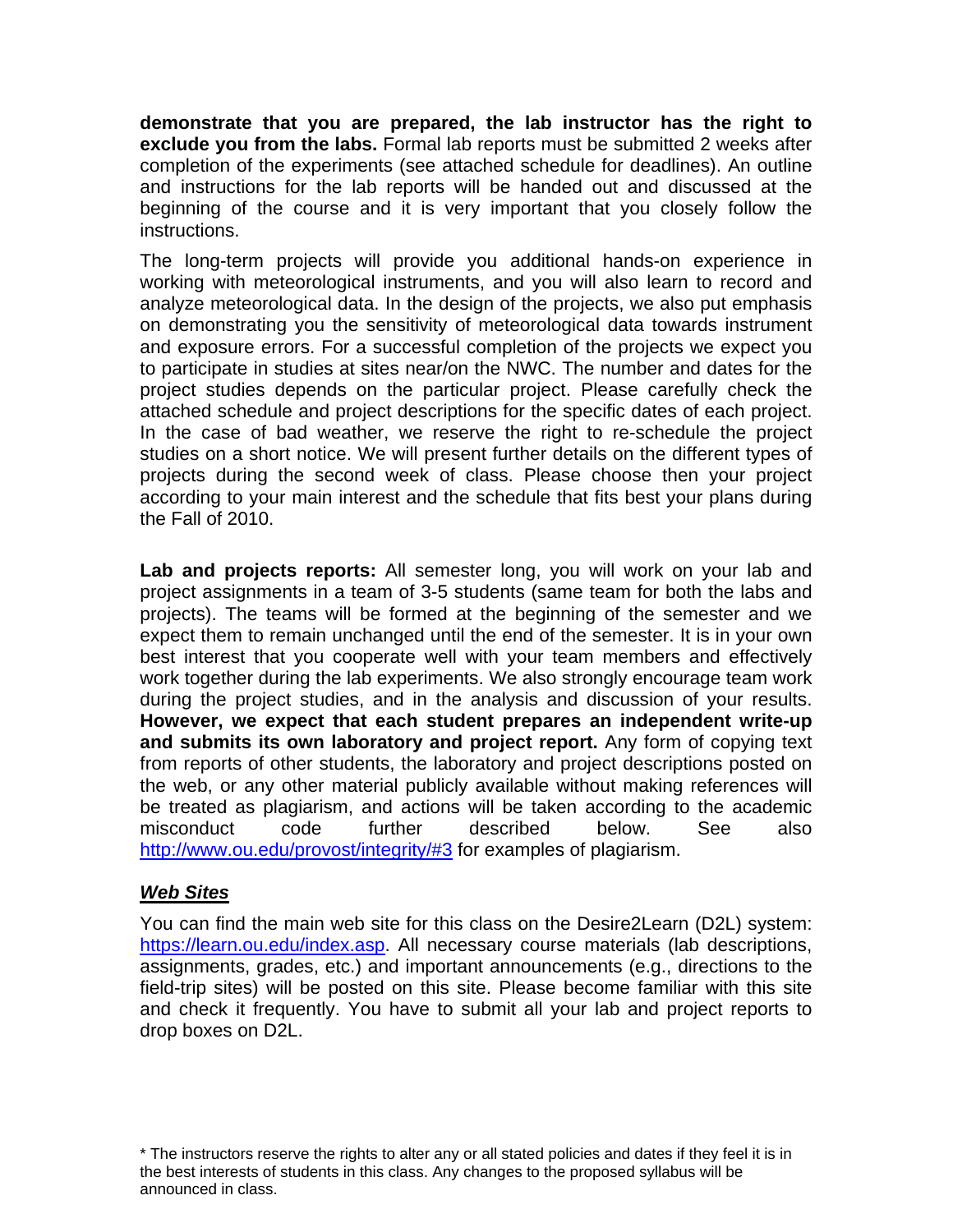### *Attendance and Make-up Policy*

In this class, participation will be strongly encouraged. Note that some material will be available only during class, and unannounced quizzes will be given. For both of these reasons, we expect 100% attendance to be the norm. **Laboratory exercises and project related studies absolutely require your attendance and cannot be made up without PRIOR permission which will be granted on a case-by-case basis, and under extraordinary circumstances.**

**IF YOU MISS A LAB, YOU MAY NOT USE SOMEONE ELSE'S DATA!! Any attempt to do so without permission by the instructors** will be treated as academic misconduct, and actions will be taken according to the academic misconduct code described further below.

Only under extraordinary circumstances make-ups will be given if an exam is missed. **You MUST notify the instructor BEFORE the exams. Sickness will be accepted as an excuse only if accompanied by a note from a physician.**

#### *Other Important Policies*

**Reasonable Accommodation:** The University of Oklahoma is committed to providing reasonable accommodation for all students with disabilities. Students with disabilities who require accommodations in this course are requested to speak with the professor as early in the semester as possible. **Students with disabilities must be registered with the Disability Resource Center prior to receiving accommodations in this course.** The Disability Resource Center is located in Goddard Health Center, Suite 166, phone 405/325-3852 or TDD only 405/325-4173.

**Academic Misconduct:** All provisions of the Norman Campus Academic Misconduct Code shall apply in cases of academic dishonesty. Academic misconduct is defined as "any act that improperly affects the evaluation of a student's academic performance or achievement." All faculty at the University of Oklahoma expect academic integrity from each student. Misconduct such as plagiarism, fabrication, and fraud, as well as attempting to commit such acts or assisting others in so doing, will not be tolerated. Students are responsible for knowing the academic misconduct code, which is included in the student code (http://judicial.ou.edu/images/stories/student\_codebook.pdf). All instances of alleged academic misconduct will be thoroughly investigated and action will be taken according to the rights and responsibilities under the academic misconduct code described at http://www.ou.edu/provost/integrity-rights/.

#### *Important Dates*

1st Hourly In-Class Exam: **Monday, September 27, 2010** 2nd Hourly In-Class Exam: **Friday, November 19, 2010**  Final Exam: **Friday, December 17, 2010** 

**For more information on other deadlines see also the attached detailed schedule.**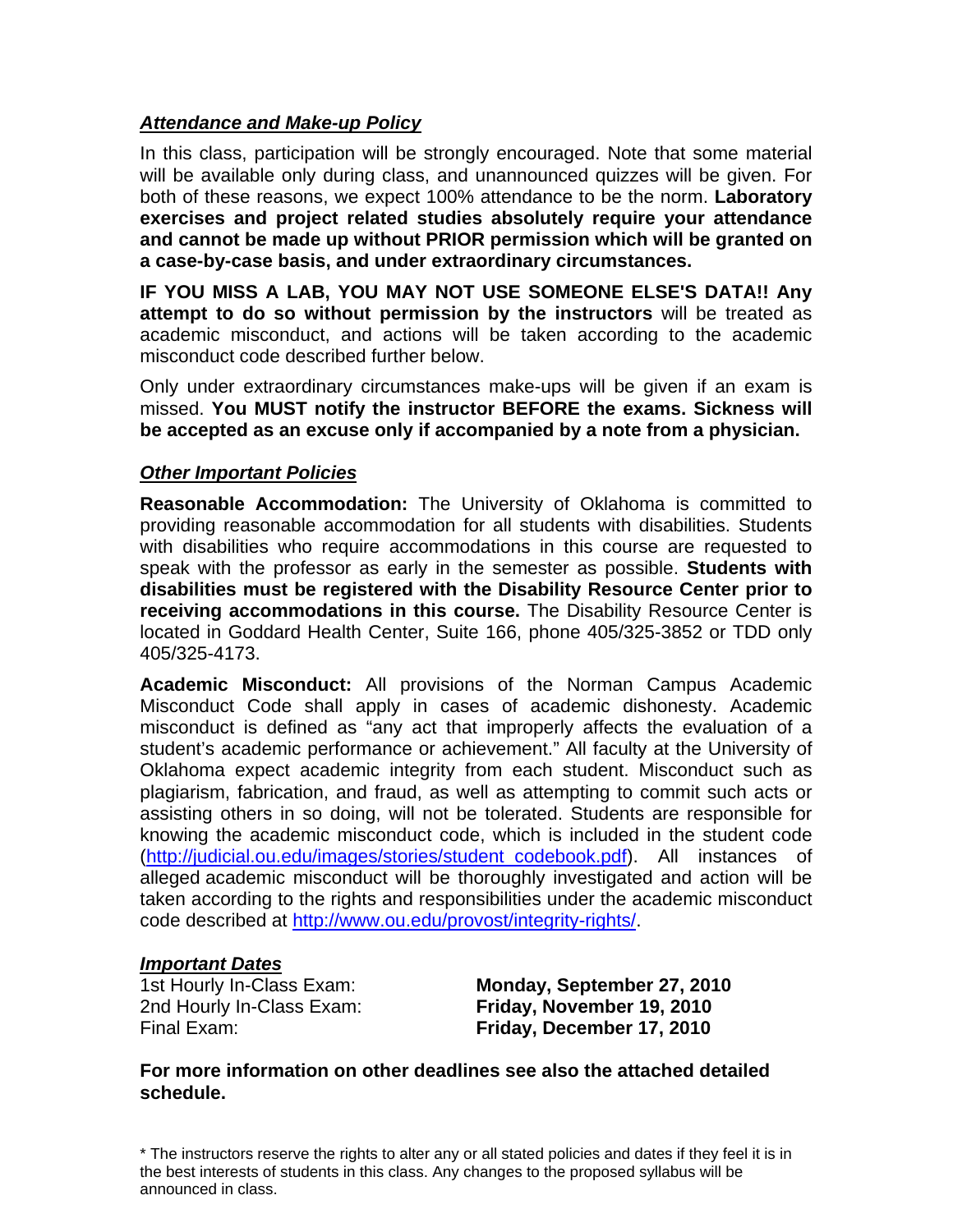**Tentative Schedule and list of course topics:**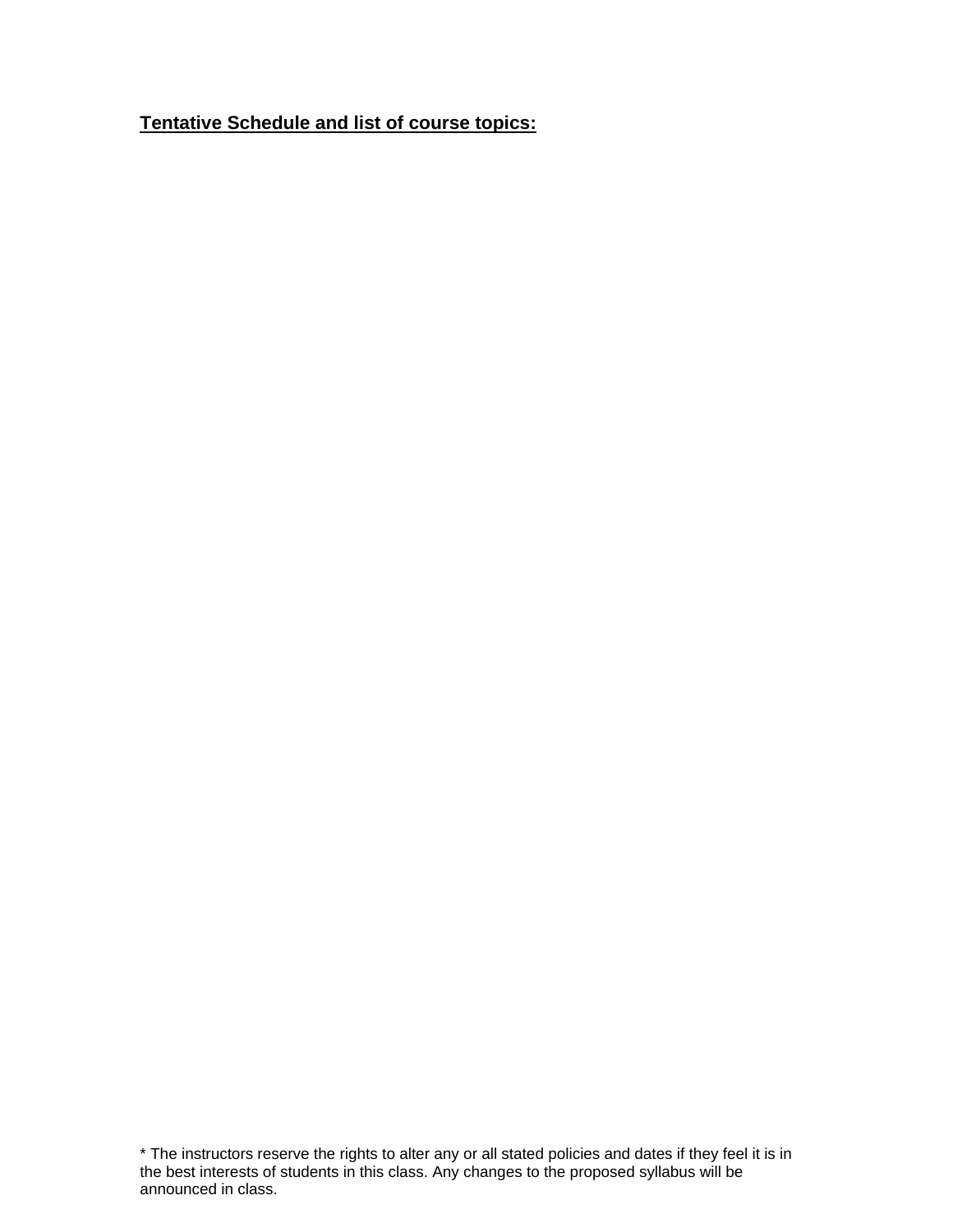| <b>Date</b>                | Event                 | Lecturer           | <b>Topic</b>                                   | <b>Comments/Deadlines</b>      |
|----------------------------|-----------------------|--------------------|------------------------------------------------|--------------------------------|
| Wednesday, August 04, 2010 |                       |                    |                                                |                                |
| Thursday, August 05, 2010  |                       |                    |                                                |                                |
| Friday, August 06, 2010    |                       |                    |                                                |                                |
| Saturday, August 07, 2010  |                       |                    |                                                |                                |
| Sunday, August 08, 2010    |                       |                    |                                                |                                |
| Monday, August 09, 2010    |                       |                    |                                                |                                |
| Tuesday, August 10, 2010   |                       |                    |                                                |                                |
| Wednesday, August 11, 2010 |                       |                    |                                                |                                |
| Thursday, August 12, 2010  |                       |                    |                                                |                                |
| Friday, August 13, 2010    |                       |                    |                                                |                                |
| Saturday, August 14, 2010  |                       |                    |                                                |                                |
| Sunday, August 15, 2010    |                       |                    |                                                |                                |
| Monday, August 16, 2010    |                       |                    |                                                |                                |
| Tuesday, August 17, 2010   |                       |                    |                                                |                                |
| Wednesday, August 18, 2010 |                       |                    |                                                |                                |
| Thursday, August 19, 2010  |                       |                    |                                                |                                |
| Friday, August 20, 2010    |                       |                    |                                                |                                |
| Saturday, August 21, 2010  |                       |                    |                                                |                                |
| Sunday, August 22, 2010    |                       |                    |                                                |                                |
| Monday, August 23, 2010    | <b>Lecture 1</b>      | <b>Petra Klein</b> | <b>Introduction - Course Overview</b>          |                                |
| Tuesday, August 24, 2010   |                       |                    |                                                |                                |
| Wednesday, August 25, 2010 | <b>Lecture 2</b>      | <b>Petra Klein</b> | <b>Basic Electronics</b>                       |                                |
|                            | <b>No lab session</b> |                    |                                                |                                |
| Thursday, August 26, 2010  |                       |                    |                                                |                                |
| Friday, August 27, 2010    | <b>Lecture 3</b>      | <b>Petra Klein</b> | <b>General overview of measurement systems</b> | <b>Hand Out Papers to Read</b> |
| Saturday, August 28, 2010  |                       |                    |                                                |                                |
| Sunday, August 29, 2010    |                       |                    |                                                |                                |
| Monday, August 30, 2010    | <b>Lecture 4</b>      | <b>Petra Klein</b> | <b>Definitons</b>                              |                                |
| Tuesday, August 31, 2010   | <b>Lab Intro</b>      | <b>Jose Galvez</b> | Organizational remarks, team selection, etc.   |                                |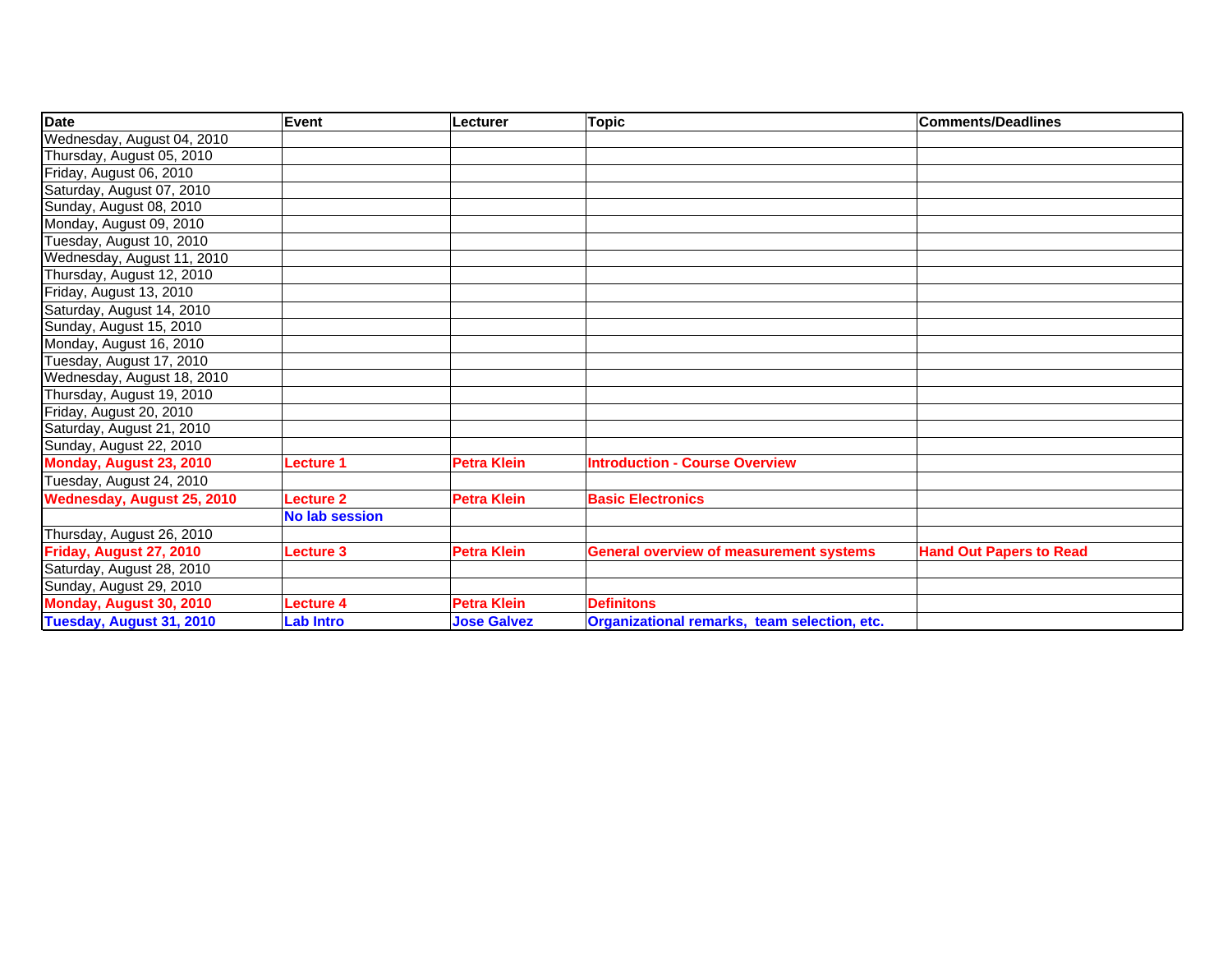| <b>Date</b>                   | <b>Event</b>          | Lecturer                            | <b>Topic</b>                                                              | <b>Comments/Deadlines</b>                                           |
|-------------------------------|-----------------------|-------------------------------------|---------------------------------------------------------------------------|---------------------------------------------------------------------|
| Wednesday, September 01, 2010 | Lecture 5             | <b>Petra Klein</b>                  | <b>Errors, standards and Static Performance</b><br><b>Characteristics</b> |                                                                     |
|                               | <b>Lab Intro</b>      | <b>Jose Galvez</b>                  | Organizational remarks, team selection etc.                               |                                                                     |
| Thursday, September 02, 2010  |                       |                                     |                                                                           |                                                                     |
| Friday, September 03, 2010    | <b>Help Session 1</b> | Petra Klein                         | Overview of the projects and information about<br>writing of lab reports  | Deadline: Bring a written summary of<br>the assigned paper to class |
| Saturday, September 04, 2010  |                       |                                     |                                                                           | Football: Utah State @Sooners, 6pm                                  |
| Sunday, September 05, 2010    |                       |                                     |                                                                           |                                                                     |
| Monday, September 06, 2010    | Laborday              |                                     |                                                                           |                                                                     |
| Tuesday, September 07, 2010   | <b>Lab 1-Group A</b>  | <b>Jose Galvez</b>                  | <b>Basic electronics</b>                                                  |                                                                     |
| Wednesday, September 08, 2010 | <b>Lecture 6</b>      | <b>Petra Klein</b>                  | <b>Static Performance Characteristics</b>                                 |                                                                     |
|                               | <b>Lab 1-Group B</b>  | <b>Jose Galvez</b>                  | <b>Basic electronics</b>                                                  |                                                                     |
| Thursday, September 09, 2010  |                       |                                     |                                                                           |                                                                     |
| Friday, September 10, 2010    | <b>Help Session 2</b> | Petra Klein                         | Info session about METR Exchange programs                                 |                                                                     |
| Saturday, September 11, 2010  |                       |                                     |                                                                           | Football: Seminoles @Sooners,<br>2.30pm                             |
| Sunday, September 12, 2010    |                       |                                     |                                                                           |                                                                     |
| Monday, September 13, 2010    | <b>Lecture 7</b>      | <b>Petra Klein</b>                  | <b>Static Performance Characteristics</b>                                 |                                                                     |
| Tuesday, September 14, 2010   |                       |                                     |                                                                           |                                                                     |
| Wednesday, September 15, 2010 | Lecture 8             | Petra Klein                         | <b>Thermometry</b>                                                        |                                                                     |
|                               | Lab 1-Group C         | <b>Jose Galvez</b>                  | <b>Basic electronics</b>                                                  |                                                                     |
| Thursday, September 16, 2010  |                       |                                     |                                                                           |                                                                     |
| Friday, September 17, 2010    | <b>Projects</b>       | Petra Klein + Jose<br><b>Galvez</b> | Tour of the NWC Roof Observatory, Instrument<br>Set-up                    |                                                                     |
| Saturday, September 18, 2010  |                       |                                     |                                                                           | Football: Falcons @Sooners, 2.30pm                                  |
| Sunday, September 19, 2010    |                       |                                     |                                                                           |                                                                     |
| Monday, September 20, 2010    | <b>Lecture 9</b>      | <b>Petra Klein</b>                  | <b>Thermometry</b>                                                        | Deadline Lab Report 1 - Group A, 8pm                                |
| Tuesday, September 21, 2010   | <b>Lab 2-Group A</b>  | <b>Jose Galvez</b>                  | <b>Wind vane calibration</b>                                              | Deadline Lab Report 1 - Group B, 8pm                                |
| Wednesday, September 22, 2010 | <b>Lecture 10</b>     | <b>Petra Klein</b>                  | <b>Review session</b>                                                     |                                                                     |
|                               | <b>Lab 2-Group B</b>  | <b>Jose Galvez</b>                  | <b>Wind vane calibration</b>                                              |                                                                     |
| Thursday, September 23, 2010  |                       |                                     |                                                                           |                                                                     |
| Friday, September 24, 2010    | <b>Projects</b>       | Petra Klein + TA                    | <b>Sounding Releases plus Roof Studies</b>                                |                                                                     |
| Saturday, September 25, 2010  |                       |                                     |                                                                           | Football: Sooners@ Bearcats, TBA                                    |
| Sunday, September 26, 2010    |                       |                                     |                                                                           |                                                                     |
| Monday, September 27, 2010    | Exam 1                | Petra Klein                         |                                                                           |                                                                     |
| Tuesday, September 28, 2010   |                       |                                     |                                                                           | Deadline Lab Report 1 - Group C, 8pm                                |
| Wednesday, September 29, 2010 | <b>Lecture 11</b>     | <b>Petra Klein</b>                  | <b>Barometry</b>                                                          |                                                                     |
|                               | <b>Lab 2-Group C</b>  | <b>Jose Galvez</b>                  | <b>Wind vane calibration</b>                                              |                                                                     |
| Thursday, September 30, 2010  |                       |                                     |                                                                           |                                                                     |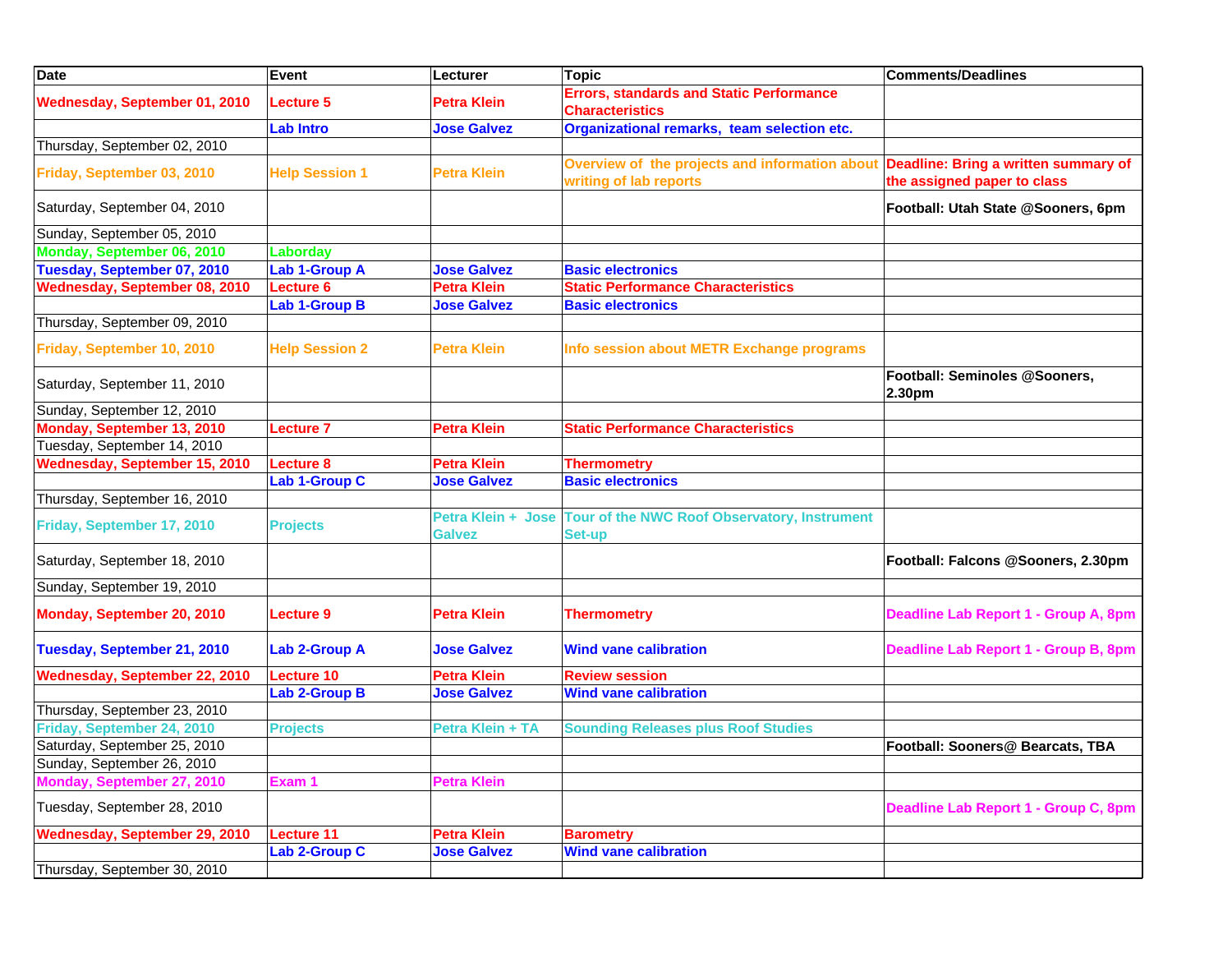| <b>Date</b>                 | Event                                                                                  | Lecturer           | <b>Topic</b>                               | <b>Comments/Deadlines</b>                                                                     |
|-----------------------------|----------------------------------------------------------------------------------------|--------------------|--------------------------------------------|-----------------------------------------------------------------------------------------------|
| Friday, October 01, 2010    | <b>Texas Game Day</b>                                                                  |                    |                                            |                                                                                               |
|                             |                                                                                        |                    |                                            |                                                                                               |
| Saturday, October 02, 2010  |                                                                                        |                    |                                            | Football: Longhorns @Sooners, TBA                                                             |
| Sunday, October 03, 2010    |                                                                                        |                    |                                            |                                                                                               |
| Monday, October 04, 2010    | <b>Lecture 12</b>                                                                      | <b>Petra Klein</b> | <b>Dynamic Performance Characteristics</b> | Deadline Lab Report 2 - Group A, 8pm                                                          |
| Tuesday, October 05, 2010   | Lab 3-Group A                                                                          | <b>Jose Galvez</b> | <b>Thermistor calibration</b>              | Deadline Lab Report 2 - Group B, 8pm                                                          |
| Wednesday, October 06, 2010 | <b>Lecture 13</b>                                                                      |                    | <b>Dynamic Performance Characteristics</b> |                                                                                               |
|                             | <b>Lab 3-Group B</b>                                                                   | <b>Jose Galvez</b> | <b>Thermistor calibration</b>              |                                                                                               |
| Thursday, October 07, 2010  |                                                                                        |                    |                                            | <b>SoM Career Fair, NWC</b>                                                                   |
| Friday, October 08, 2010    | <b>No Help Session: SoM</b><br>anniversary seminars                                    |                    |                                            | <b>SoM Anniversary</b>                                                                        |
| Saturday, October 09, 2010  |                                                                                        |                    |                                            | <b>SoM Anniversary</b>                                                                        |
| Sunday, October 10, 2010    |                                                                                        |                    |                                            |                                                                                               |
| Monday, October 11, 2010    | Lecture 14                                                                             |                    | <b>Dynamic Performance Characteristics</b> |                                                                                               |
| Tuesday, October 12, 2010   |                                                                                        |                    |                                            | Deadline Lab Report 2 - Group C, 8pm                                                          |
| Wednesday, October 13, 2010 | Lecture 15                                                                             | <b>Petra Klein</b> | <b>Dynamic Performance Characteristics</b> |                                                                                               |
|                             | <b>Lab 3-Group C</b>                                                                   | <b>Jose Galvez</b> | <b>Thermistor calibration</b>              |                                                                                               |
| Thursday, October 14, 2010  |                                                                                        |                    |                                            |                                                                                               |
| Friday, October 15, 2010    | <b>Back-up Date for</b><br><b>Project Studies or Help</b><br><b>Session on Writing</b> | <b>Petra Klein</b> |                                            | Deadline for draft of your project<br>midterm report (literature review part)<br>all 3 groups |
| Saturday, October 16, 2010  |                                                                                        |                    |                                            | Football: Cyclones @Sooners, TBA                                                              |
| Sunday, October 17, 2010    |                                                                                        |                    |                                            |                                                                                               |
| Monday, October 18, 2010    | <b>Lecture 16</b>                                                                      | <b>Petra Klein</b> | <b>Hygrometry</b>                          | Deadline Lab Report 3 - Group A, 8pm                                                          |
| Tuesday, October 19, 2010   | Lab 4-Group A                                                                          | <b>Jose Galvez</b> | <b>Time constant</b>                       | Deadline Lab Report 3 - Group B, 8pm                                                          |
| Wednesday, October 20, 2010 | <b>Lecture 17</b>                                                                      | <b>Petra Klein</b> | <b>Hygrometry</b>                          |                                                                                               |
|                             | <b>Lab 4-Group B</b>                                                                   | <b>Jose Galvez</b> | <b>Time constant</b>                       |                                                                                               |
| Thursday, October 21, 2010  |                                                                                        |                    |                                            |                                                                                               |
| Friday, October 22, 2010    | <b>Help Session:</b>                                                                   |                    | <b>Feedback on Midterm Reports</b>         |                                                                                               |
|                             |                                                                                        |                    |                                            |                                                                                               |
| Saturday, October 23, 2010  |                                                                                        |                    |                                            | Football: Sooners @ Tigers, TBA                                                               |
| Sunday, October 24, 2010    |                                                                                        |                    |                                            |                                                                                               |
| Monday, October 25, 2010    | Lecture 18                                                                             | <b>Petra Klein</b> | <b>Anemometry</b>                          |                                                                                               |
| Tuesday, October 26, 2010   |                                                                                        |                    |                                            | Deadline Lab Report 3 - Group C, 8pm                                                          |
| Wednesday, October 27, 2010 | Lecture 19                                                                             | <b>Petra Klein</b> | <b>Anemometry</b>                          |                                                                                               |
|                             | <b>Lab 4-Group C</b>                                                                   | <b>Jose Galvez</b> | <b>Time constant</b>                       |                                                                                               |
| Thursday, October 28, 2010  |                                                                                        |                    |                                            |                                                                                               |
| Friday, October 29, 2010    | <b>Fieldtrip</b>                                                                       | <b>OCS</b>         | <b>Tour of the Mesonet Facilities</b>      |                                                                                               |
| Saturday, October 30, 2010  |                                                                                        |                    |                                            | Football: Buffaloes @ Sooners, TBA                                                            |
| Sunday, October 31, 2010    |                                                                                        |                    |                                            |                                                                                               |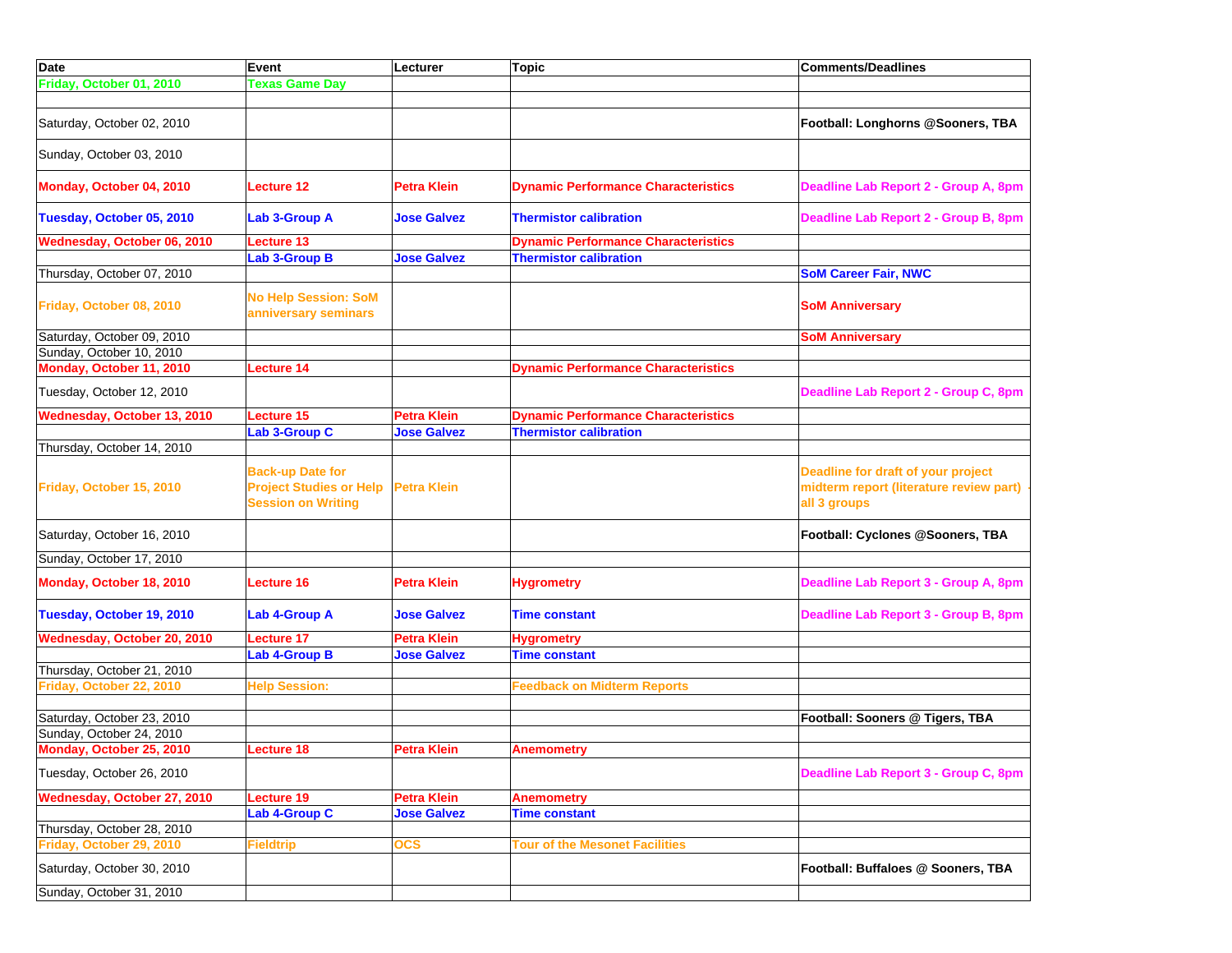| <b>Date</b>                  | Event                                       | Lecturer                                                      | <b>Topic</b>                                                                   | <b>Comments/Deadlines</b>                      |
|------------------------------|---------------------------------------------|---------------------------------------------------------------|--------------------------------------------------------------------------------|------------------------------------------------|
| Monday, November 01, 2010    | <b>Lecture 20</b>                           | P. Klein                                                      | <b>Precipitation measurements</b>                                              | Deadline Lab Report 4 - Group A, 8pm           |
| Tuesday, November 02, 2010   | Lab 5-Group A                               | <b>Jose Galvez</b>                                            | <b>Rain Gauges</b>                                                             | Deadline Lab Report 4 - Group B, 8pm           |
| Wednesday, November 03, 2010 | <b>Lecture 21</b>                           | P. Klein                                                      | <b>Radiation</b>                                                               |                                                |
|                              | <b>Lab 5-Group B</b>                        | <b>Jose Galvez</b>                                            | <b>Rain Gauges</b>                                                             |                                                |
| Thursday, November 04, 2010  |                                             |                                                               |                                                                                |                                                |
| Friday, November 05, 2010    | <b>Help Session 5</b>                       | <b>Petra Klein</b>                                            | More Information about project report<br>requirements                          |                                                |
| Saturday, November 06, 2010  |                                             |                                                               |                                                                                | Football: Sooners @ Aggies, TBA                |
| Sunday, November 07, 2010    |                                             |                                                               |                                                                                |                                                |
| Monday, November 08, 2010    | <b>Lecture 22</b>                           | P. Klein                                                      | <b>Radiation</b>                                                               |                                                |
| Tuesday, November 09, 2010   |                                             |                                                               |                                                                                | Deadline Lab Report 4 - Group C, 8pm           |
| Wednesday, November 10, 2010 | Lecture 23                                  | <b>Jose Galvez</b>                                            | <b>Upper-Air Measurements</b>                                                  |                                                |
|                              | <b>Lab 5-Group C</b>                        | <b>Jose Galvez</b>                                            | <b>Rain Gauges</b>                                                             |                                                |
| Thursday, November 11, 2010  |                                             |                                                               |                                                                                |                                                |
|                              |                                             |                                                               | What to do with all the data/results from my                                   |                                                |
| Friday, November 12, 2010    | <b>Help Session 6</b>                       | <b>Petra Klein</b>                                            | project studies                                                                |                                                |
| Saturday, November 13, 2010  |                                             |                                                               |                                                                                | Football: Red Raiders @ Sooners,<br><b>TBA</b> |
| Sunday, November 14, 2010    |                                             |                                                               |                                                                                |                                                |
| Monday, November 15, 2010    | <b>Lecture 24</b>                           |                                                               | <b>Sodar and Scintillometer Measurements</b>                                   | Deadline Lab Report 5 - Group A, 8pm           |
| Tuesday, November 16, 2010   | Lab 6-Group A                               | Petra Klein + Jose<br><b>Galvez</b>                           | Informal discussion of project results and<br>progress with report             | Deadline Lab Report 5 - Group B, 8pm           |
| Wednesday, November 17, 2010 | Lecture 25                                  | <b>Petra Klein</b>                                            | <b>Review</b>                                                                  |                                                |
|                              | Lab 6-Group B+C                             | <b>Petra Klein + Jose</b><br><b>Galvez</b>                    | Informal discussion of project results and<br>progress with report             |                                                |
| Thursday, November 18, 2010  |                                             |                                                               |                                                                                |                                                |
| Friday, November 19, 2010    | Exam <sub>2</sub>                           |                                                               |                                                                                |                                                |
| Saturday, November 20, 2010  |                                             |                                                               |                                                                                | Football: Sooners @ Bears, TBA                 |
| Sunday, November 21, 2010    |                                             |                                                               |                                                                                |                                                |
| Monday, November 22, 2010    | <b>Help Session 7</b>                       | <b>Petra Klein</b>                                            | How to make a presentation - Examples from<br>last years student presentations |                                                |
| Tuesday, November 23, 2010   |                                             |                                                               |                                                                                | Deadline Lab Report 5 - Group C, 8pm           |
| Wednesday, November 24, 2010 | <b>Thanksgiving</b>                         |                                                               |                                                                                |                                                |
| Thursday, November 25, 2010  | <b>Thanksgiving</b>                         |                                                               |                                                                                |                                                |
| Friday, November 26, 2010    | <b>Thanksgiving</b>                         |                                                               |                                                                                |                                                |
| Saturday, November 27, 2010  | <b>Thanksgiving</b>                         |                                                               |                                                                                | Football: Sooners @ Cowboys, TBA               |
| Sunday, November 28, 2010    | <b>Thanksgiving</b>                         |                                                               |                                                                                |                                                |
| Monday, November 29, 2010    | Lecture 26                                  | <b>TBA</b>                                                    | <b>Radar, Guest Lectures</b>                                                   |                                                |
| Tuesday, November 30, 2010   | <b>LTP presentations-</b><br><b>Group A</b> | <b>Student Teams</b><br>supervised by P.Klein<br>and J.Galvez | <b>Presentation of long-term projects</b>                                      |                                                |